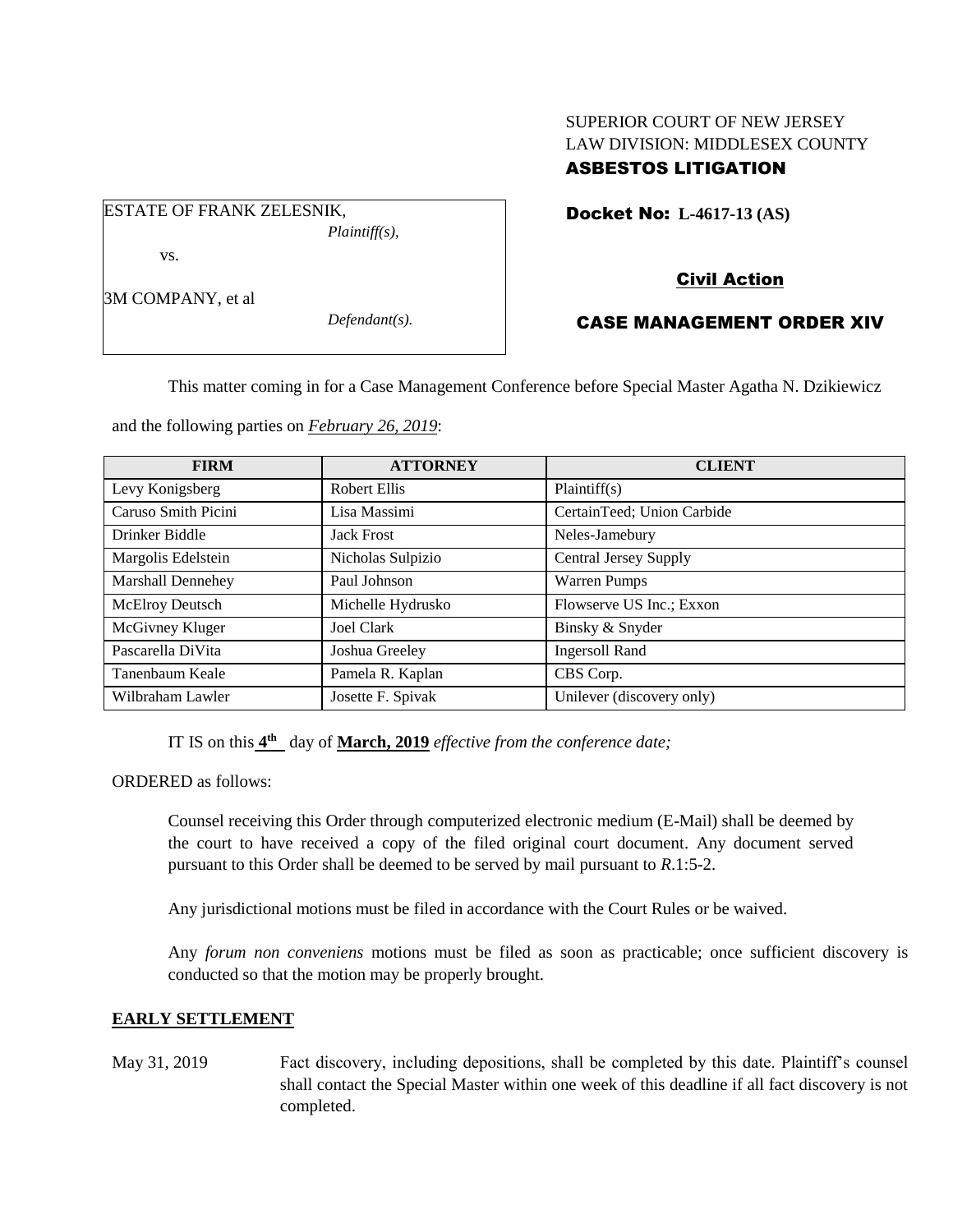May 31, 2019 Depositions of corporate representatives shall be completed by this date.

#### **EARLY SETTLEMENT**

November 8, 2019 Settlement demands shall be served on all counsel and the Special Master by this date.

### **MEDICAL EXPERT REPORT**

July 31, 2019 Plaintiff shall serve medical expert reports by this date. July 31, 2019 Upon request by defense counsel, plaintiff is to arrange for the transfer of pathology specimens and x-rays, if any, by this date. November 1, 2019 Defendants shall identify its medical experts and serve medical expert reports, if any, by this date.

### **LIABILITY EXPERT REPORTS**

- July 31, 2019 Plaintiff shall identify its liability experts and serve liability expert reports by this date or waive any opportunity to rely on liability expert testimony.
- November 1, 2019 Defendants shall identify its liability experts and serve liability expert reports, if any, by this date or waive any opportunity to rely on liability expert testimony.

### **SUMMARY JUDGMENT MOTION PRACTICE**

- August 16, 2019 Plaintiff's counsel shall advise, in writing, of intent not to oppose motions by this date.
- August 30, 2019 Summary judgment motions shall be filed no later than this date.
- September 27, 2019 Last return date for summary judgment motions.

### **ECONOMIST EXPERT REPORTS**

- July 31, 2019 Plaintiff shall identify its expert economists and serve expert economist report(s), if any, by this date or waive any opportunity to rely on economic expert testimony.
- November 1, 2019 Defendants shall identify its expert economists and serve expert economist report(s), if any, by this date or waive any opportunity to rely on economic expert testimony.

#### **EXPERT DEPOSITIONS**

December 6, 2019 Expert depositions shall be completed by this date. To the extent that plaintiff and defendant generic experts have been deposed before, the parties seeking that deposition in this case must file an application before the Special Master and demonstrate the necessity for that deposition. To the extent possible, documents

 $\_$  ,  $\_$  ,  $\_$  ,  $\_$  ,  $\_$  ,  $\_$  ,  $\_$  ,  $\_$  ,  $\_$  ,  $\_$  ,  $\_$  ,  $\_$  ,  $\_$  ,  $\_$  ,  $\_$  ,  $\_$  ,  $\_$  ,  $\_$  ,  $\_$  ,  $\_$  ,  $\_$  ,  $\_$  ,  $\_$  ,  $\_$  ,  $\_$  ,  $\_$  ,  $\_$  ,  $\_$  ,  $\_$  ,  $\_$  ,  $\_$  ,  $\_$  ,  $\_$  ,  $\_$  ,  $\_$  ,  $\_$  ,  $\_$  ,